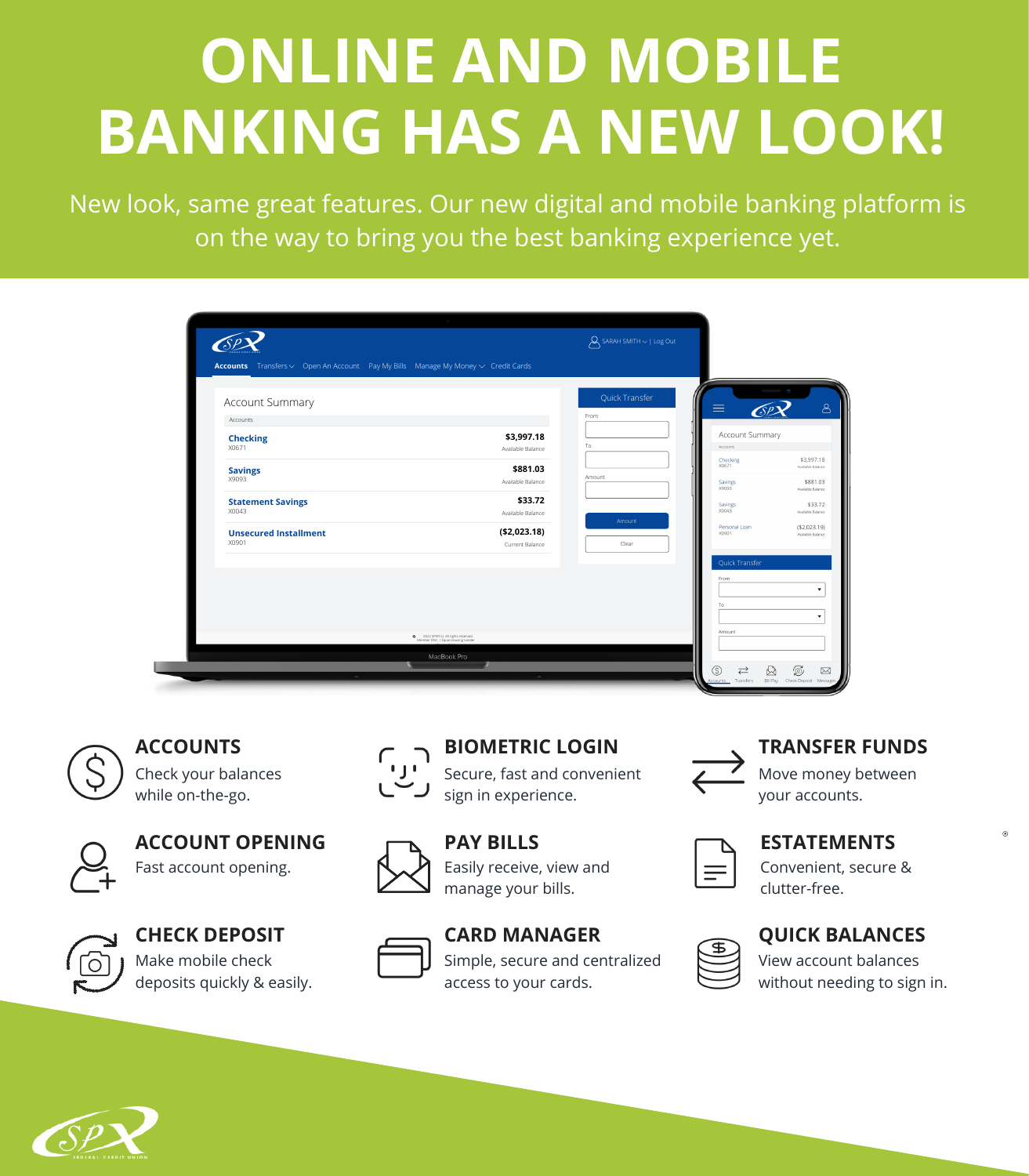Check out the tools and features to enhance your online and mobile banking experience.

## **ONE CLICK AWAY**



# **WHAT'S NEW:**



## **DYNAMIC MODULES**





## **QUICK ACCESS**

| $\overline{\mathcal{S}}$                                                                                  |                                                                                       |  |
|-----------------------------------------------------------------------------------------------------------|---------------------------------------------------------------------------------------|--|
| Checking<br>X1234                                                                                         |                                                                                       |  |
| \$754.19   \$762.53<br>Available Balance   Current Balance<br>  Details   Alerts   eStatements   Settings |                                                                                       |  |
| History<br>Q Search $\frac{1}{2}$ Download                                                                |                                                                                       |  |
|                                                                                                           | No recent transactions. Please use<br>the Search feature to see older<br>transactions |  |

### **NEW NAVIGATION**



A sleek, modern interface for an enhanced banking experience.

New navigation bar featuring the most commonly accessed features. Manage all accounts virtually anytime, anywhere.

Simple modules to manage money and more in real-time. Streamlined menus to help you navigate with ease.

### **USER-FRIENDLY**



Enhanced access to your personalized settings.